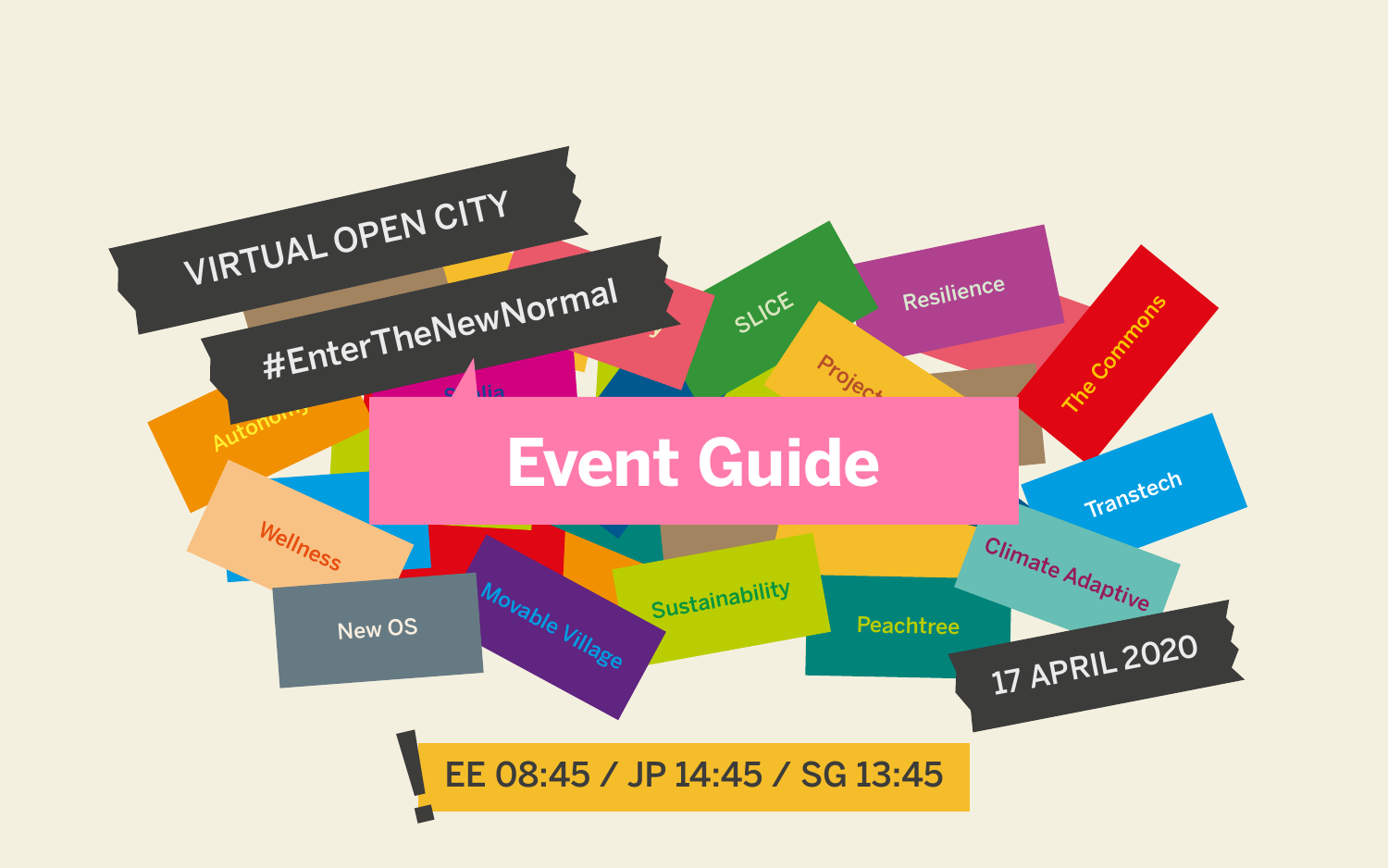Virtual Open City is an adaptation of our monthly open houses to keep the conversation flowing on the future of living, food, work and manufacturing.

We hear your call for support and participation around the urgent need to prepare for the new normal.

We can't wait for you to meet other like-minded individuals, including the Mistletoe community and other social impact activists who share our vision too.





Opening the session, Mistletoe's founder Taizo Son will share ideas for new OS possibilities - sparking the series of panel discussions, breakout sessions and experimental social activities which will follow after.

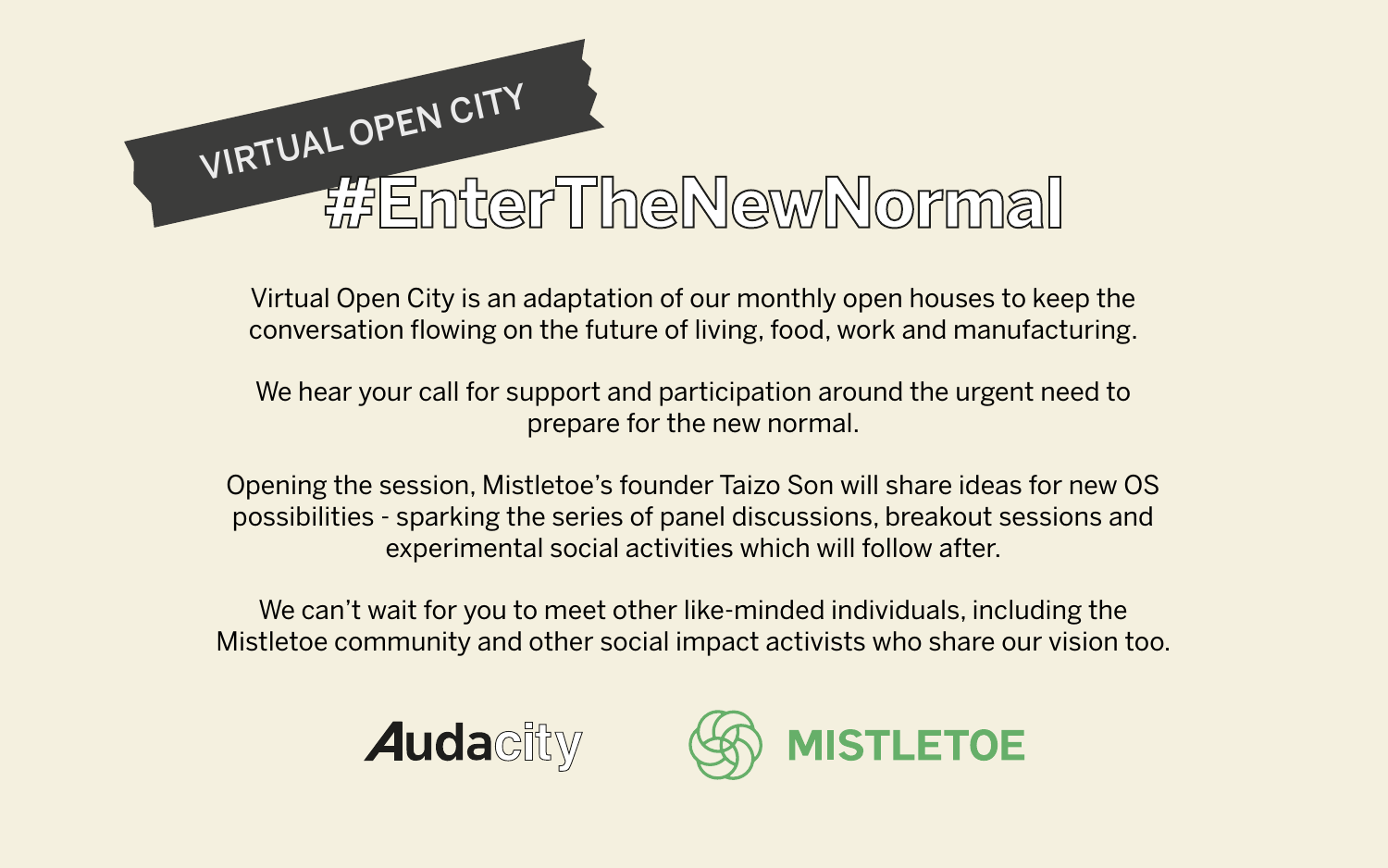BEFORE YOU ENTER

For an optimal experience, prepare a set of headphones with microphone to participate in our discussions.

# DESKTOP ONLY

Join us with a laptop or desktop. Mobile devices such as phones or tablets are not supported by Hopin.



# **HEADPHONES**



Plan a quiet spot in your home with a comfortable environment to join on the day itself.



Ready your device with battery and plug into a power source throughout the event.



Ensure that you have Google Chrome installed to be used for Hopin.



INTERNET

Have a strong and steady network through a wired connection.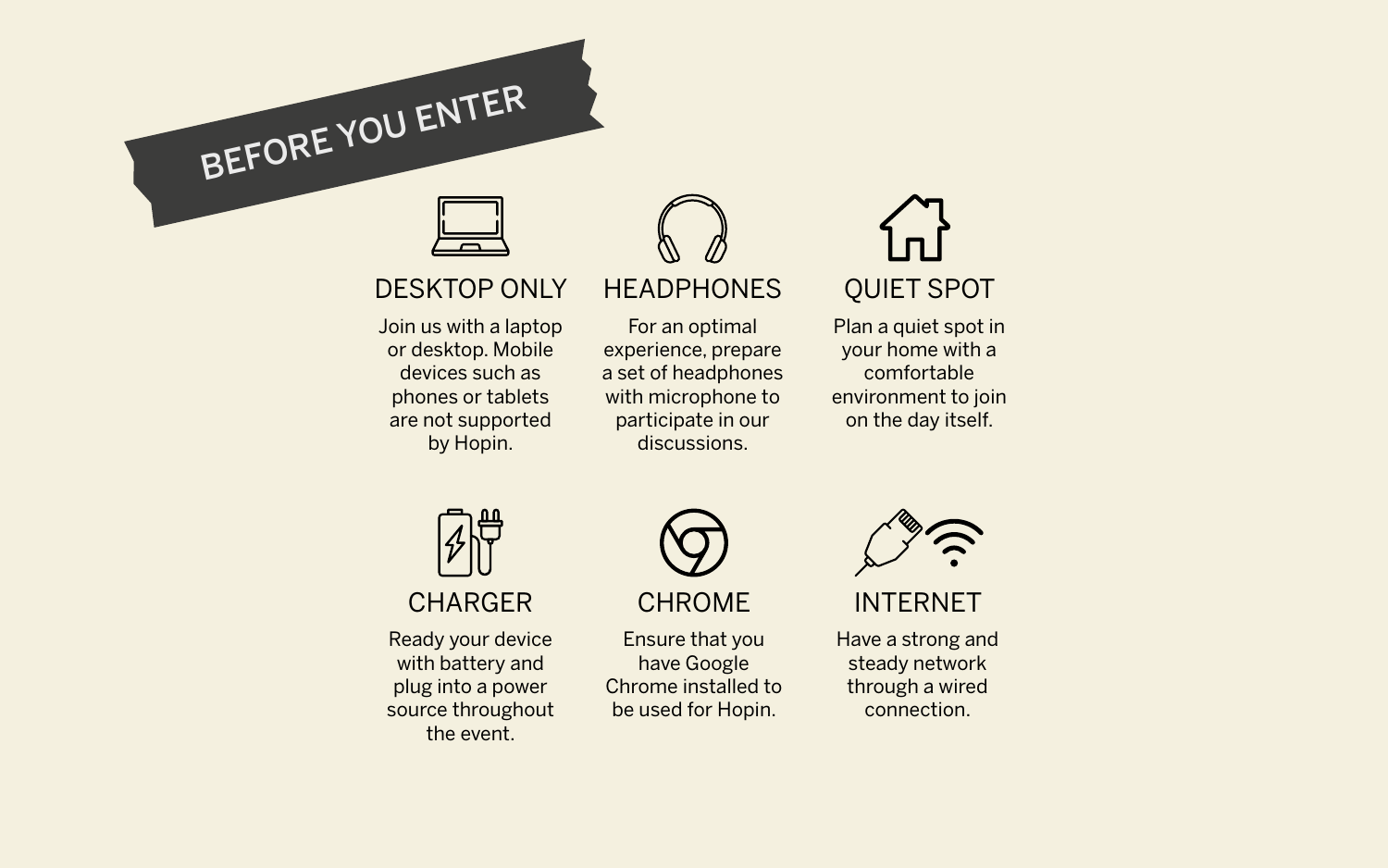| EVENT SCHEDULE                                  |       |       |                              |                                                                                                                                               |
|-------------------------------------------------|-------|-------|------------------------------|-----------------------------------------------------------------------------------------------------------------------------------------------|
|                                                 |       |       | $EE(+3)$ JP $(+9)$ SG $(+8)$ |                                                                                                                                               |
| Join us<br>from<br>anywhere<br>in the<br>world! | 8:45  | 14:45 | 13:45                        | <b>Expo Booths &amp; Network</b>                                                                                                              |
|                                                 | 9:00  | 15:00 | 14:00                        | Welcome & Why Are We                                                                                                                          |
|                                                 | 9:15  | 15:15 | 14:15                        | <b>UNLEARN: The New Nor</b>                                                                                                                   |
|                                                 | 9:45  | 15:45 | 14:45                        | <b>UNLOCK: Alternative Un</b>                                                                                                                 |
|                                                 | 10:30 | 16:30 | 15:30                        | <b>UNLEASH: Gen Z Oppor</b>                                                                                                                   |
|                                                 | 11:00 | 17:00 | 16:00                        | <b>Str</b><br>-Break time-                                                                                                                    |
|                                                 | 11:15 | 17:15 | 16:15                        | <b>Parallel Breakout Sessio</b><br>1. Building Resilient Food<br>2. Manufacturing a Cons<br>3. Remote Work & Robot<br>4. Wellbeing Takes On a |
|                                                 | 12:00 | 18:00 | 17:00                        | <b>Chill Zone</b><br>1. Glocal Food Workshop<br>2. Relax With The Wim H                                                                       |
|                                                 | 12:30 | 18:30 | 17:30                        | <b>Virtual City Party</b>                                                                                                                     |

 $\mathop{\text{img}}$ Here?

rm, The New OS

niversal Design of a City

tunities in the Age of Crises

**Stretch your legs and take a screen break!**

paral

d Systems

scious Future

tics in Dangerous Times

New Normal

Iof Method

:<br>:<br>\*

**Psst, download SnapCamera and come dressed in your filter of choice!**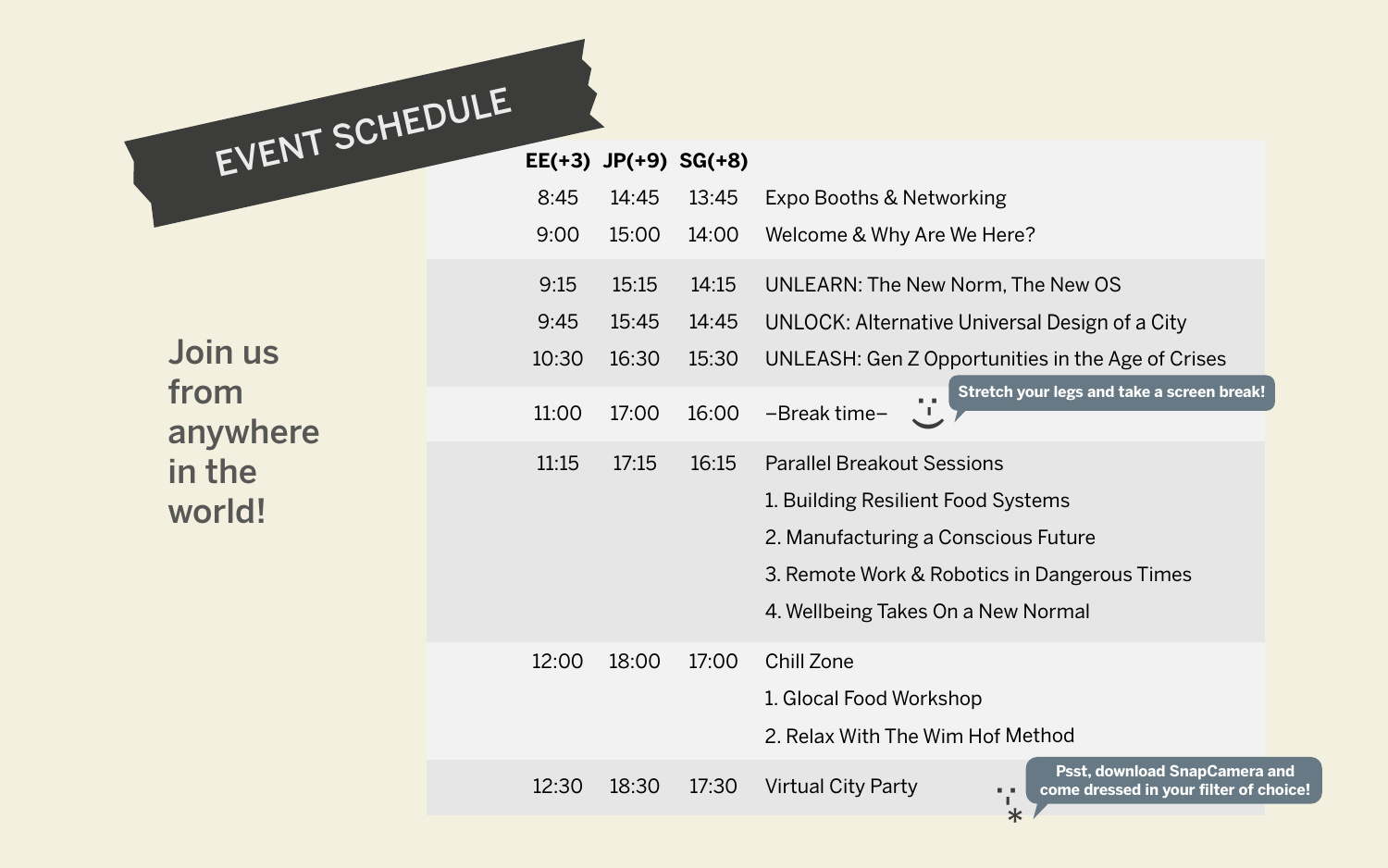#### **Taizo Son Atsushi Taira Poh Cailing**

#### **Shurui Leo Tan Yang En Nihal Tamang Rithika Thomas**

**Jeremy Sim Yee Shuen Hwee Bradley Busetto Alexis Liu Ng Chia Wee**

# PANEL DISCUSSIONS

# **The New Norm, The New OS**

# **Alternative Universal Design of A City**

# **Gen Z: Opportunities in the Age of Crises**

Mistletoe founder Taizo Son, ecosystem builder Atsushi Taira, and JTC leader Poh Cailing get together to talk about what the future holds in this new normal.

Project leaders of Audacity seed projects discuss the alternative design of future cities, looking into the basic building blocks for a new norm, and the symbiosis between various resource systems and urban living.

In an era of pandemics, rising oceans and other ecological disasters, Gen Zs can turn unprecedented crises into extraordinary opportunities. This is a meeting of minds between Gen Zs and top impact investors.

# Back-to-back panel discussions to get your brain juices flowing.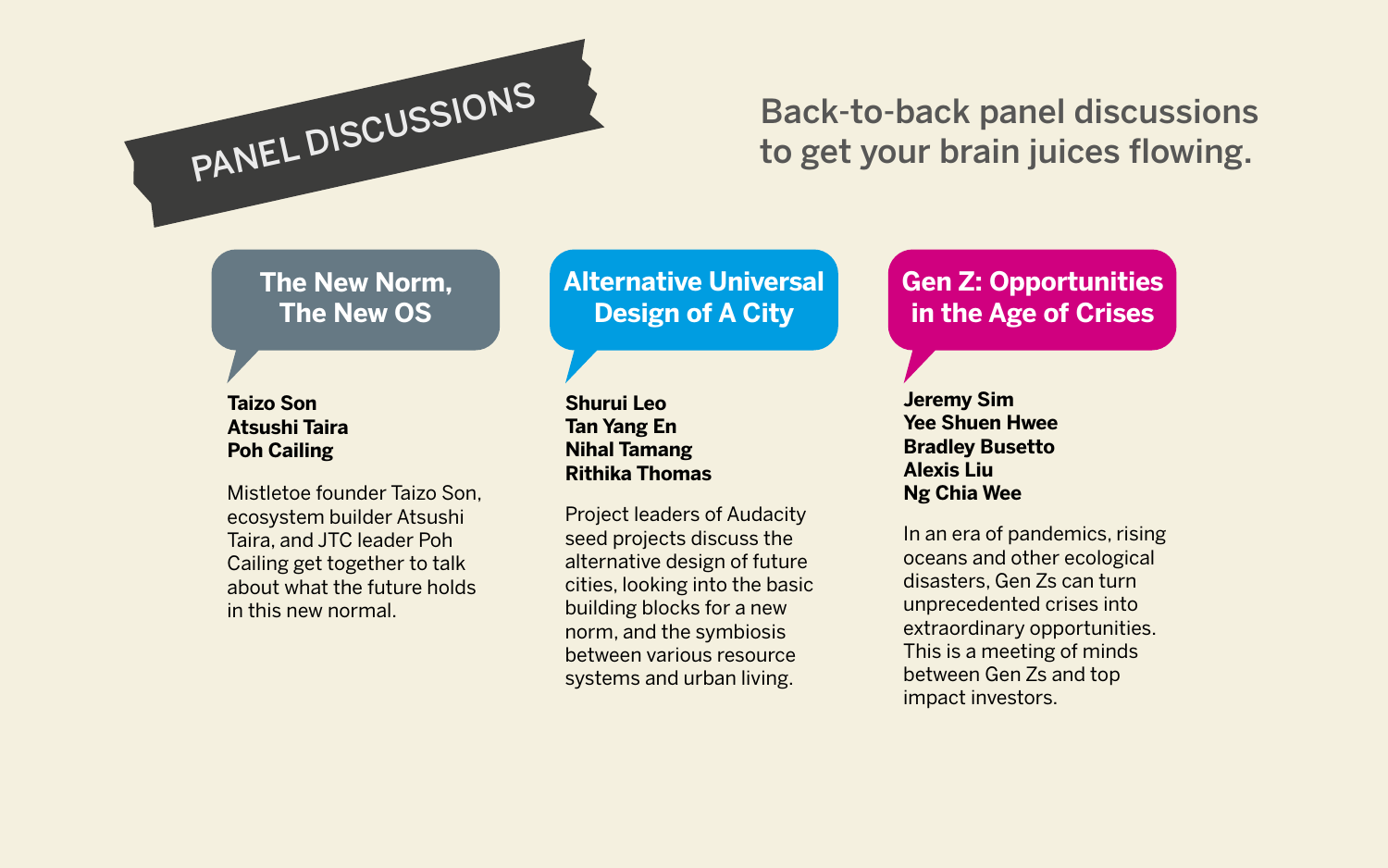#### **Tan Yang En Jayden Ong Nithiya Laila**

1/4

**Rithika Thomas Krithika Wouter van Hest Shane Kelly Nihal Tamang Yee Shuen Hwee**

#### **Chng Zhe Ming Alan She Jeremy Webb**

#### **Janice Yeo Edric Subur**

BREAKOUT SESSIONS

214

# **Building Resilient Food Systems**

# **Manufacturing a Conscious Future**

**Remote Work & Robotics in Dangerous Times**

An open discussion about our food system – its vulnerabilities and challenges, creating autonomy with decentralised food production, combating climate challenges with enhanced biodiversity and food circularity.

What is conscious manufacturing to you? Production cycles, decentralisation, minimisation of carbon footprint? What links can we make in the current challenges of manufacturing to find a holistic approach that contributes to a sustainable future of manufacturing?

From pandemics to deepsea exploration and interplanetary construction, the applications in remote work & robotics are zooming. Gen Z hacker Zhe Ming hosts Harvard physicist Dr Alan She and off-world roboticist Jeremy Webb.

# **Wellbeing Takes On a New Normal**

A crisis threatening the very existence of our kind has revealed the cracks in an unsustainable extractive value system of late stage capitalism. Especially in developed cities, the technologies that have brought immense benefits to human kind, have also taxed our thinking, wellness, and relationships. There is an urgent mindshift needed from doing to be-ing.

3/ 4

# Four discussions to hop around!

4 / 4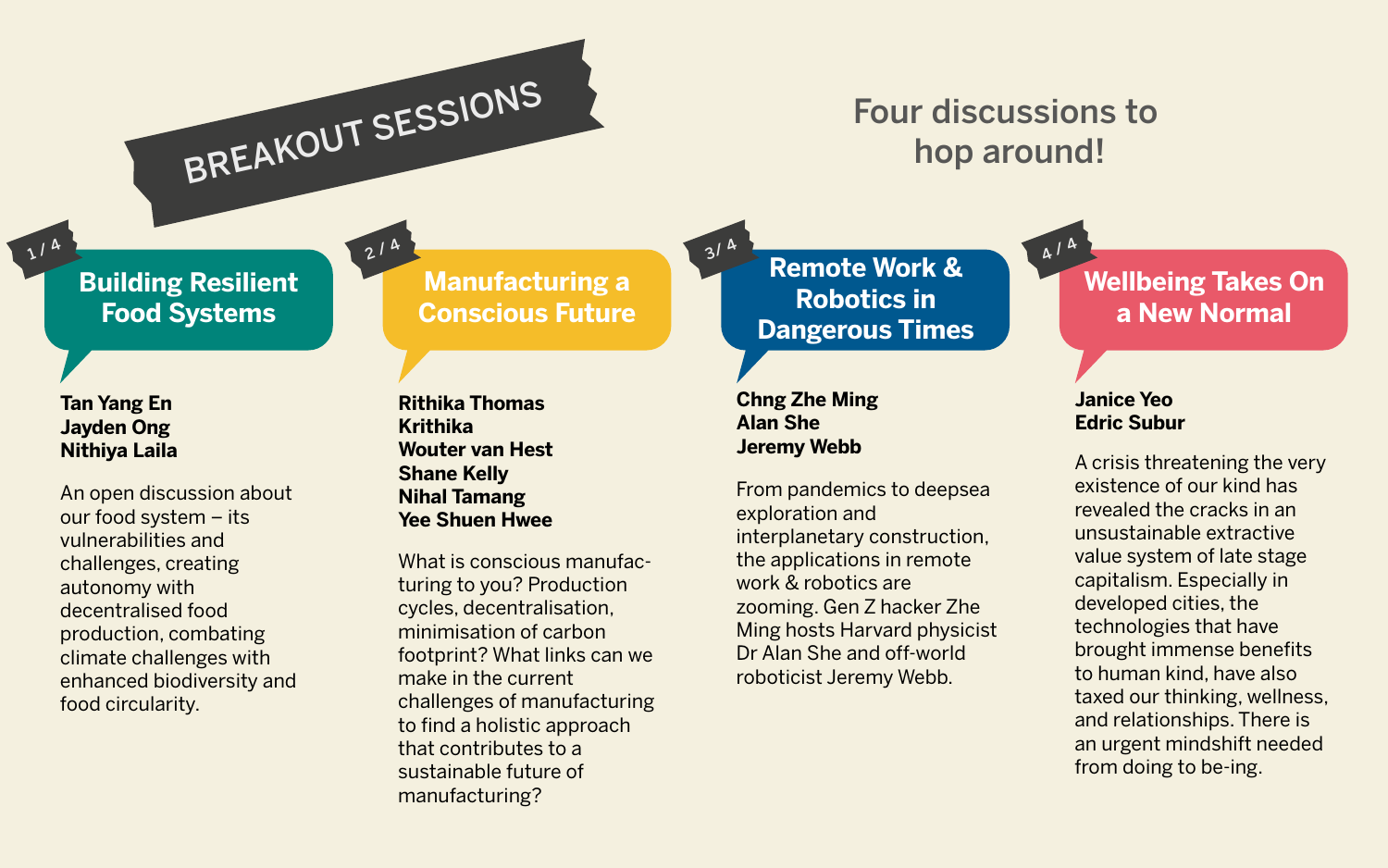Join Chef Erna as she shows you ways you can utilise the humble potato in a variety of dishes.

Did you know? Chef Erna cooks at SLICE, our farm-to-fork Robocafe testbedding visually impaired (VI) technologies.

Although she is a VI chef, she has turned her handicap into a superpower! Chef Erna is constantly experimenting with recipes using alternative proteins and healthy substitutes.

The Wim Hof Method unlocks a multitude of benefits from better sleep to increased willpower.

# CHILL ZONE Wind down your way. Visit one or maybe both?

Chun, the only certified Wim Hof instructor in Singapore, will be bringing us through a breathing technique that unlocks the hidden potential of our breath.

NOTE: Pregnant women and those who suffer from epilepsy are not advised to participate. Wim Hof should never be practiced while driving, in the water, and should only be done while seated or laying down.

### **Glocal Foods with Chef Erna**

# **Wim Hof Method with Chun**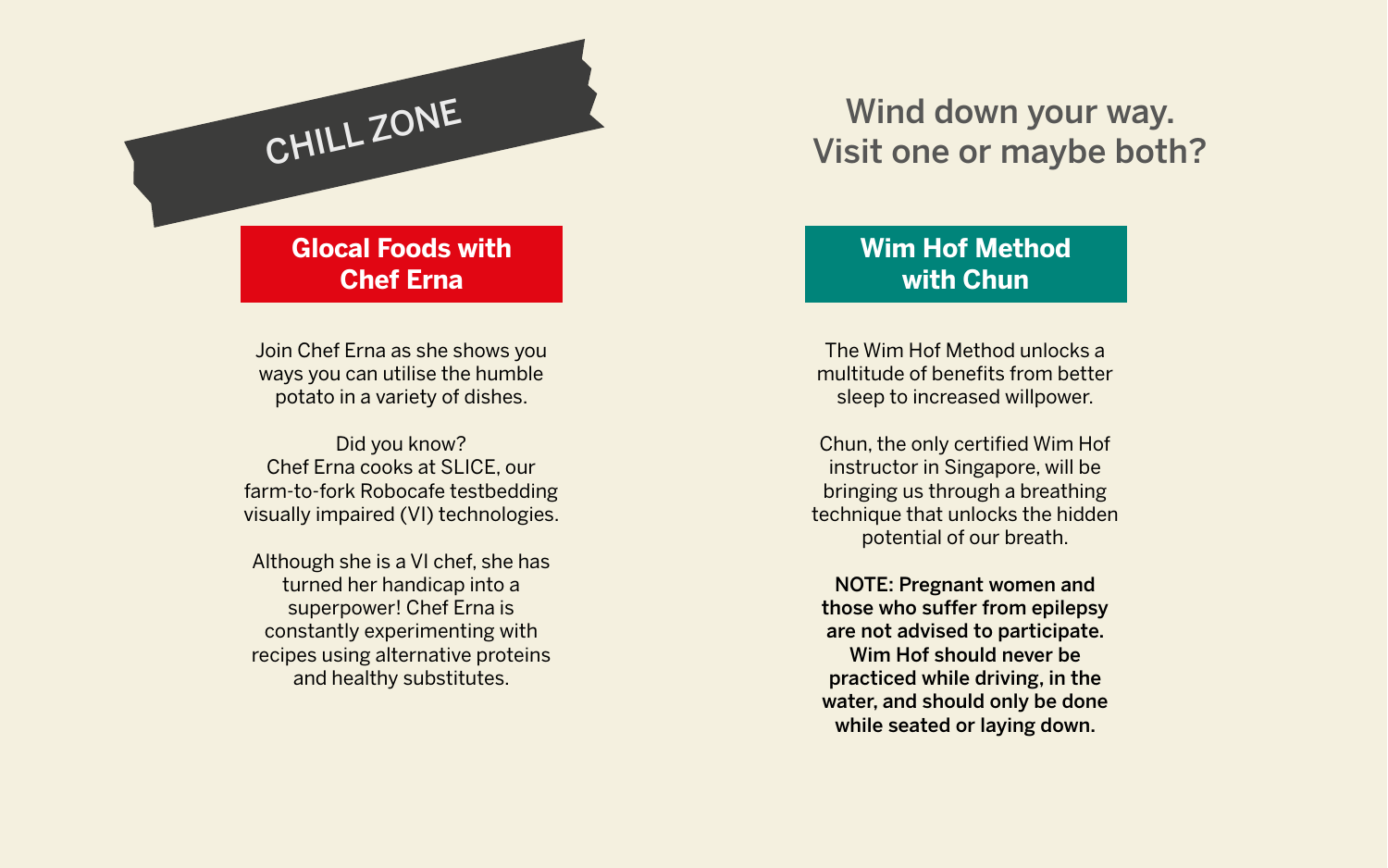